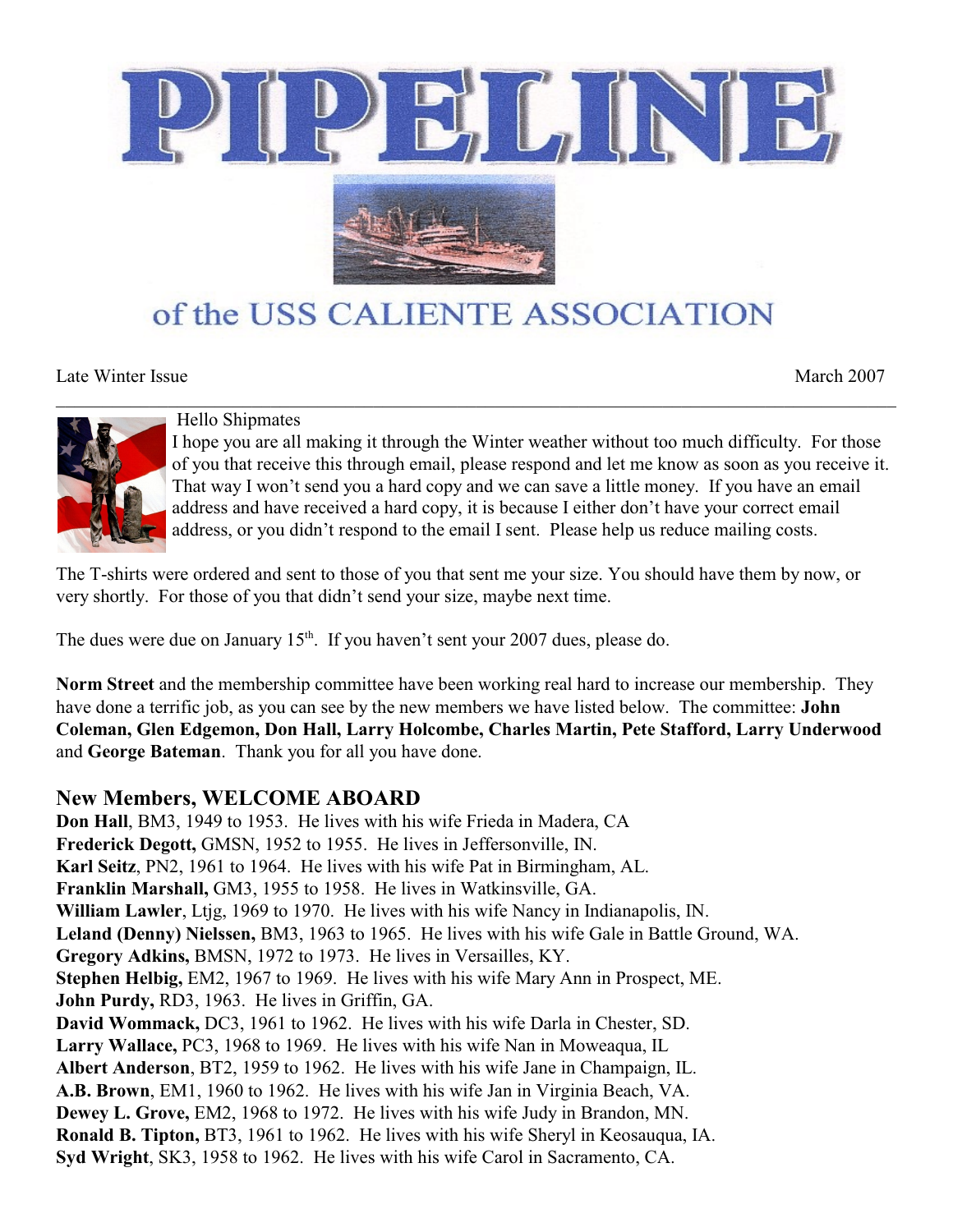## **Returning Members, WELCOME BACK**

**Clyde Jack,** LM, S1, 1943 to 1945. He lives with his wife Patricia in Ridgway, PA. **Miles Kuhn**, HM3, 1958 to 1960. He lives with his wife Gail in Tustin, CA. **John Rogers,** DC3, 1965 to 1967. He lives with his wife Cherryl in Lake Havasu City, AZ. **James Stephenson**, PC3, 1961 to 1962. He lives with his wife Jimmie Sue in Orchard Park, NY. **John Nelssen,** EM2, 1967 to 1969. He lives in Kingman, AZ **James (Jim) Marston,** EM2, 1963 to 1966. He lives with his wife Sherry in Medford, OR. **Ernest Cauchon,** YN1, 1961 to 1963. He lives with his wife Mary in Spring Hill, FL. **Don Hanawalt,** SHSN, 1958 to 1961. He lives with his wife Phyllis in Canton, IL.

## **Member News**

**Phelps,Henry Edward** Nov. 27, 1922-Feb. 7, 2007

Henry Edward Phelps, Capt. USN. Born November 27, 1922 in Hackensack, NJ. Graduated USNA June '45, joined submarine force February '48, became Captain of submarine USS Raton and later of tanker USS Caliente. Capt. Phelps also served in the Anti-Submarine Warfare program in Pearl Harbor from 1964-1968. He completed his 30-year career as an Intelligence Officer at the Pentagon, retiring in 1975. He married San Diego resident, Eleanor Forward, on February 14, 1948. Capt. and Mrs. Phelps had four children, Michele, Nan, Anne and Matthew. Mrs. Phelps predeceased Capt. Phelps on March 12, 2000 and is buried at the Julian Cemetery. Capt. Phelps will be joining her there on February 14, 2007. There will be two funerals. The first one will be at Sacred Hearts Church in Coronado, California on February 12, 2007 at 11:00 a.m. hosted by Diane Gregerson, Capt. Phelps' loving companion and caregiver. The second will be on February 14, 2007 at 10:00 a.m. at St. Elizabeth's Church in Julian, CA, hosted by Nan Phelps and family. There will be a reception at American Legion Post 468 afterwards. If you wish to make a donation, please give to your favorite Catholic charity in Capt. Phelps' name. Published in the San Diego Union-Tribune on 2/11/2007.

Hank was a Life Member of the USS Caliente Association and my Commanding Officer when I reported aboard. After his wife Eleanore died, Hank suffered another disaster. His home burned to the ground a few years ago in the forest fire in Julian, CA. He lost everything. He was a shipmate and a friend. He will be missed.

**Pat Hurton** received word that **Art Manzy's** wife Arlene passed away in 2005. February 6, 2007 DEAR PAT, THANK YOU FOR LETTER REGARDING MY MEMBERSHIP AND YOUR SYMPATHY OF MY DARLING WIFE ARLENE. WE HAD 48 YEARS OF A WONDERFUL MARRIAGE. YOU ALSO MENTION A DONATION TO OUR CHOICE AND THAT WOULD BE THE CHARITY OF ST. JUDE CHILDREN'S RESEARCH HOSPITAL, PO BOX 50, MEMPHIS, TN. 38101-9929. THANK YOU FOR YOUR CONCERN, YOUR SHIPMATE ART MANZY (Pat sent a donation in the Association's Name)

\_\_\_\_\_\_\_\_\_\_\_\_\_\_\_\_\_\_\_\_\_\_\_\_\_\_\_\_\_\_\_\_\_\_\_\_\_\_\_\_\_\_\_\_\_\_\_\_\_\_\_\_\_\_\_\_\_\_\_\_\_\_\_\_\_\_\_\_\_\_\_\_\_\_\_\_\_\_\_\_\_\_\_\_\_\_\_\_\_\_

We received word from **John Creedon** that Herb Crouch, a former member, passed away on November 19<sup>th</sup>, 2004. Herb served on the Caliente from 1943 to 1945. John also sent a \$10.00 donation to the Association. Thank you John.

\_\_\_\_\_\_\_\_\_\_\_\_\_\_\_\_\_\_\_\_\_\_\_\_\_\_\_\_\_\_\_\_\_\_\_\_\_\_\_\_\_\_\_\_\_\_\_\_\_\_\_\_\_\_\_\_\_\_\_\_\_\_\_\_\_\_\_\_\_\_\_\_\_\_\_\_\_\_\_\_\_\_\_\_\_\_\_\_\_\_

I spoke with **Lou Erickson** and ha said he is being treated for Myloma which is cancer of the bone marrow. He said that, thanks to some expensive drugs, things have turned around and he is on the road to remission.

\_\_\_\_\_\_\_\_\_\_\_\_\_\_\_\_\_\_\_\_\_\_\_\_\_\_\_\_\_\_\_\_\_\_\_\_\_\_\_\_\_\_\_\_\_\_\_\_\_\_\_\_\_\_\_\_\_\_\_\_\_\_\_\_\_\_\_\_\_\_\_\_\_\_\_\_\_\_\_\_\_\_\_\_\_\_\_\_\_\_

\_\_\_\_\_\_\_\_\_\_\_\_\_\_\_\_\_\_\_\_\_\_\_\_\_\_\_\_\_\_\_\_\_\_\_\_\_\_\_\_\_\_\_\_\_\_\_\_\_\_\_\_\_\_\_\_\_\_\_\_\_\_\_\_\_\_\_\_\_\_\_\_\_\_\_\_\_\_\_\_\_\_\_\_\_\_\_\_\_\_

#### From **Phil Hankins**

#### Hi again Bob

Ok, I guess you got me inspired once again, and now that I have a bit of time I'll really get busy on it. At one time you ask me to put together a list for you. Well I'm still in the process but I do have the list of officers. This list is for the last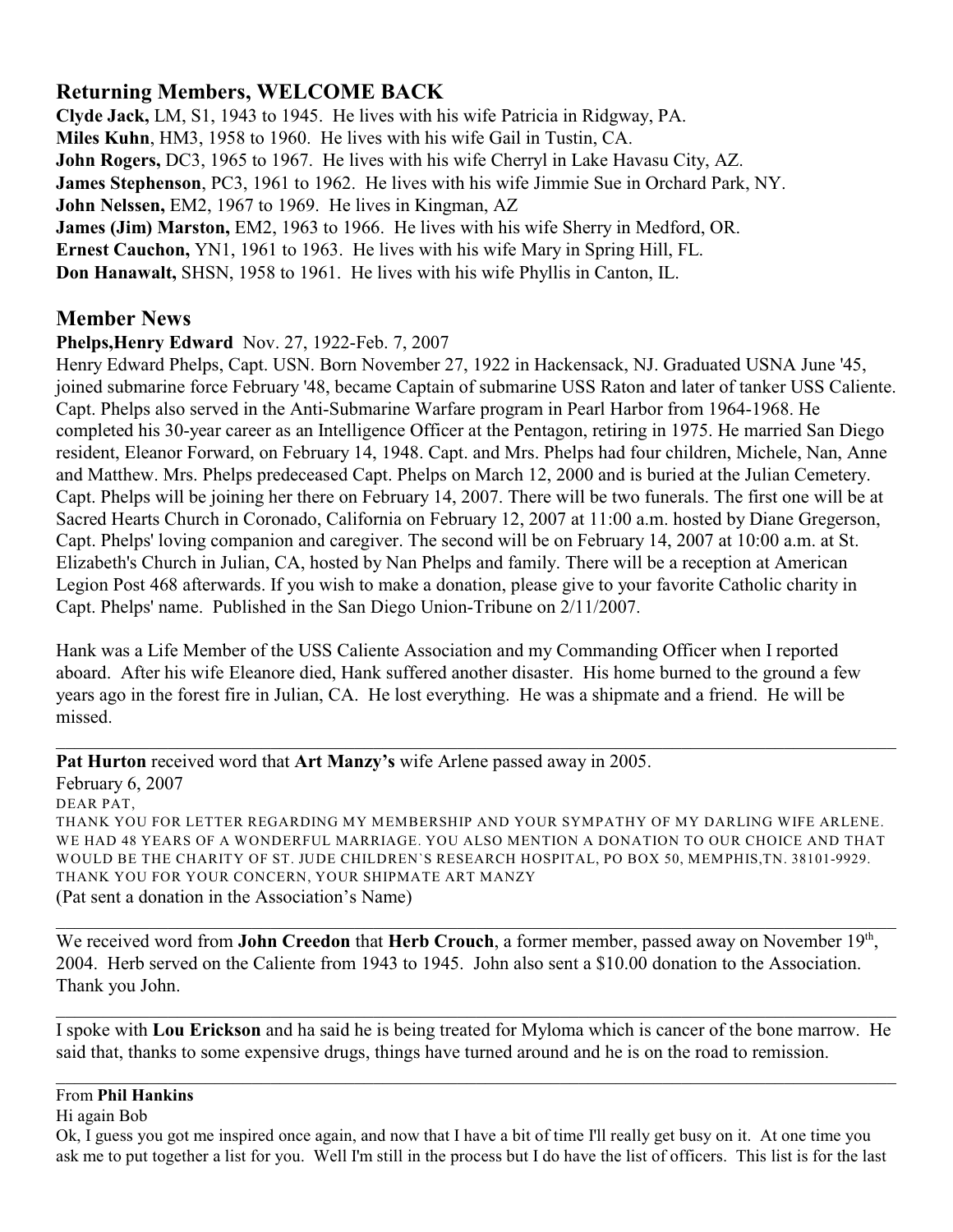cruise of the Caliente, 1973. The following is the officers with first names that I could find. Commanding Officer- CDR Donald A. McGuiness, Executive Officer- LCDR James M. Haffey, Lt. Dennis Murphy (already a member), Lt. Cordell, Lt. Keaton, LTjg Fujimoto, LTjg Locke(already a member), LTjg Hornyak, LTjg Martin, LTjg Al Schwartz, ENS Bishop, ENS Jensen, ENS Terry Mayhan(already a member),ENS Doug Hartman, CWO2 Verhasselt. I'm still working on the crew list and will have it for you shortly. I was thinking that if we got the list together and published it. Maybe those that read might remember someone and where they was from. From there, maybe use the internet and locate them. I'd be happy to help with locating anyone. Let me know your thoughts. **Phil Hankins**

 $\mathcal{L}_\text{max}$  and  $\mathcal{L}_\text{max}$  and  $\mathcal{L}_\text{max}$  and  $\mathcal{L}_\text{max}$  and  $\mathcal{L}_\text{max}$  and  $\mathcal{L}_\text{max}$ 

#### Email received from **Robert Bateman**

Hello from **Robert G. Bateman** BT2 1963-67 , have been instant messaging with **Norm Street** when he on line . Since **Robert L. Anderson** Lives over the hill from me and we served almost the same years , I see you now have his correct rate as Boilertender 3rd Class instead of Boswain Mate 3rd Class but the years served are still wrong 1963 - November 1965 he stated he had made 2nd class but his inlistment on active duty was over and must of had reserve duty so received his 2nd class then . Robert L. Anderson retired from the Jamestown Police Force in Jamestown New York . Norm suggested that I send you article for the Pipeline ? What Kind of articles are you interested in printing ? I received my draft notice in 1963 for the Army and didn't know for sure if I really had a choice and had to enter the Army and be a foot soldier but since my step father was in World War II in the Navy when they bombed Pearl Harbor so went to the Naval recruiter in Reno Nevada to check out joining the navy . Well quickly found out if i could pass they're tests the navy was my new profession for 4 years , next was headed by bus to Oakland California to Naval Induction Center but agin faced another set back as they were concerned that the Corneal Transplant and a cyst removed out patient may cost the navy extra money so back on the bus to Reno Nevada to get doctor's validation all was okay ? Then return for the final inspection to be considered as Navy Material and flown to San Diego California Training Center and since joined in November of 1963 this would require extra time at the Training Center as they shut down for Christmas and I wanted to use my leave to visit family in Reno Nevada before reporting aboard the Caliente , was asigned to a special Company for Christmas so graduated after first of year 1964 and reported aboard the Caliente 28 February 1964 while she was being over hauled in Portland Oregon, you're always placed in X- Divison when you first report unless you're disignated a certain Rate from a school , what seemed a very few weeks I was introduced to the chief Boilertender since my test results fom the Naval Training Center felt I would fit well into one of the Enginering rates and the Boiler Divison was the shortest for man power . Shortley after that asignment was approached by the Chief again and told I would be sent to 5 weeks of fuel testing in San Pedro California and 2 weeks water testing at the Long Beach Naval Ship Yard and this was his statement " You probably won't pass the courses but we have to send someone " so began my duties of the Caliente Ships Oil - Water King responseable for testing all fuels transfered to the fleet if needed and our propulsion fuel for our boilers , test all feed - boiler water and add compounds to control limits of the 4 boilers , daily blow downs that a boiler tender understand completely for advancement , keep all records pertaining to the boilers , bring aboard the potable water before each deployment on our 25 -30 days refueling the 7th fleet , with this duty also came the task of keeping water useage per man and when the crew became over wasteful and potable water became at certain limits I was also the Bad Boy who was required to chain and lock out the valves that supplied the heads in each Department . The other side of the story was I was required to supply Potable water to the small coastal ships , they're shopping list was 3 items Ice Cream , Potable Water , fuel , we even had Carriers come along side and request water but with 4 Engine Rooms that meant they had 4 set of evaporaters we only had 2 sets and again as a Boilertender we know feed water comes 1st meaning if our evaporaters were making good feed water and all tanks were full , we made potable water for the ship use . I hope this extra long e-mail hasn't put you to sleep but I thought if shipmates that served in my years would remember me it would be because they had to go without showers sometimes " One bad apple spoils the barrel " Have a great day **Robert G. Bateman** 1963 - 1967

#### Letter from **Wayne Riner**(55-58)

I received this letter from Wayne in September. I missed it when I wrote the December Pipeline. My brother says my "Piling System" is more extensive than his. I'm working on it.

 $\mathcal{L}_\text{max}$  and  $\mathcal{L}_\text{max}$  and  $\mathcal{L}_\text{max}$  and  $\mathcal{L}_\text{max}$  and  $\mathcal{L}_\text{max}$  and  $\mathcal{L}_\text{max}$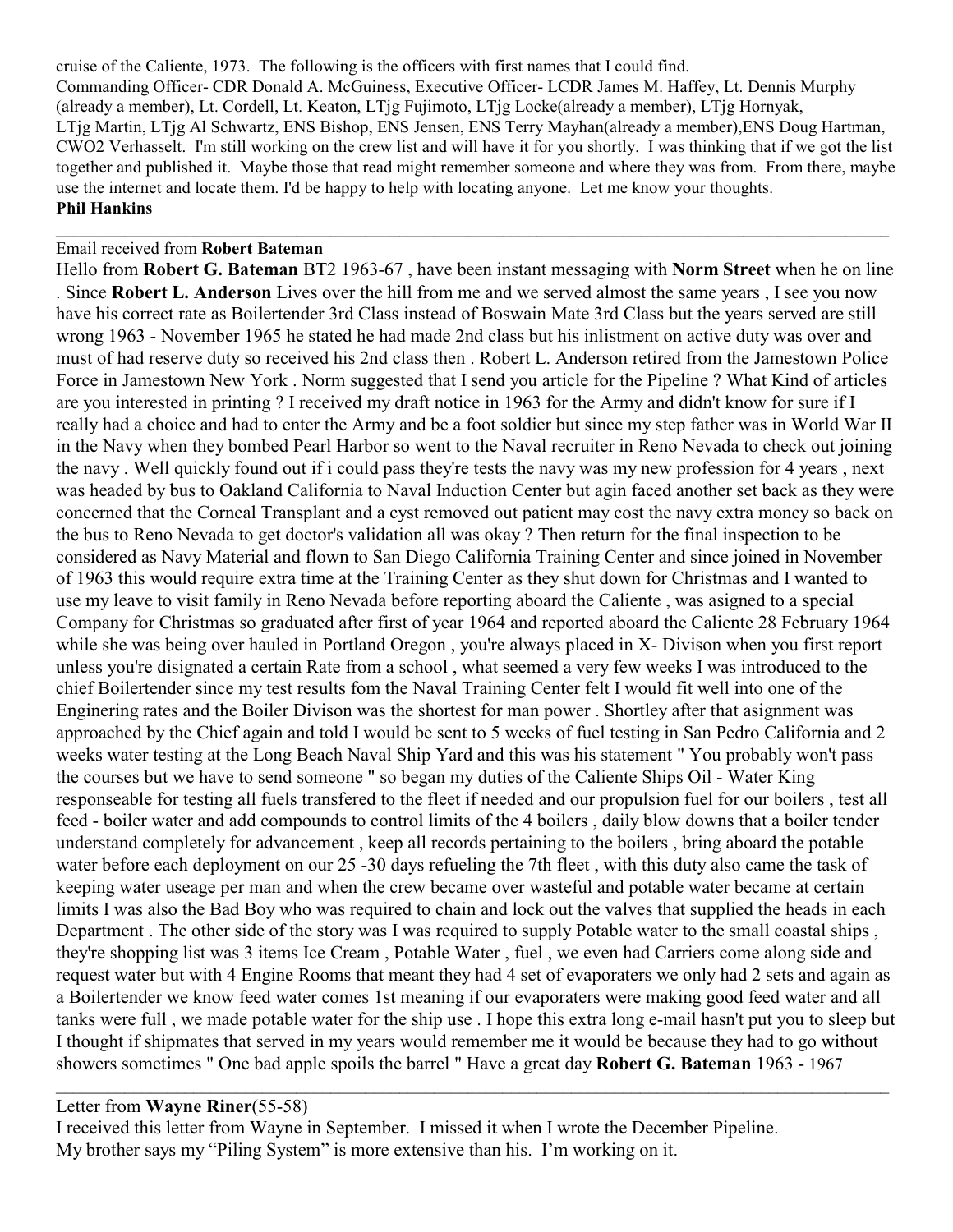Sept 14, 2006 Hello Bob

I feel as though "We know you" for some time, although we've never met. You'll find this a messy letter, there is a reason for that. I suffered a "light stroke" in September '03 which affected my speech and my writing. I went to Therapy for 3 months but to no avail. Bob, I tried to no avail to try and locate someone from the Cal and had no luck until I visited **Donald McClure** who was aboard ship with me. He asked me if I had any information from the Caliente Reunion. He explained to me that he had gotten a letter or two from Norm someone, he could not think of his last name. When I got home, I got a letter from Norm with an application in it.

I filled my application and sent it in. I'm really looking forward to the next reunion in Charleston, SC. My oldest brother lives in Charleston.

When I finished boot camp in San Diego there were 7 of us out of the same Company that went aboard the USS Caliente, 5 from the state of Alabama. Bob, I had a friend from Mobile, AL who was aboard with me and I lost contact with him. Is there any way I could get some names of the people aboard the Cal from 1955-1959? We had a wonderful group of men when I was aboard. According to History of the Cal they had a great group of men from start to finish of it. I've written about all my arm will let me and thanks for accepting this mess. I wish I had a computer and email. It would be a lot easier to send and to read. Just like to see you at the next reunion. Sincerely **Winford (Wayne) Riner**.

Email received from **Jim Davis**

Bob

Hope you and your family had a good Christmas.

You once said that you were looking for articles for the Pipeline. A few days ago I got and e-mail from **Norm Street** looking for e-mail addresses (You probably got the same one) and the first name on the list was Bernie Buscher which reminded me of an article that I seen posted on the Internet that was published in the November 1966 issue of the ALL HANDS magazine and it was written by Mr Buscher.

The article was about a boat race that was held in Kaohsiung Taiwan in 1958. The link to the article is: [www.tf116.org/magazine/allhands32.html](http://www.tf116.org/magazine/allhands32.html)

It makes good reading and the crew of the Caliente would be interested in it. I can remember the race and the pride and joy of the crew when we won. Not to many of the crew was allow to attend the race, I was not one that got to attend. And as I recall it was the first time that anyone other the Chinese Army had won the race. Look up the article and see if you can use it in a future Pipeline. **Jim Davis** 56-58

Here is the article. I have edited it a bit and did not get permission to use it, so please don't try to sell it. I was not able to get the pictures. They were of the USS Dixie boat crew.



This is a direct reproduction of the original November 1966 ALL HANDS magazine. ©All Hands Magazine, Inc. All rights reserved. Reproduction by permission only.

Here They Are: All-Navy Dragon Boat Champs.

SIR: I recently read that a 25-man crew from USS Dixie (AD 14) rowed to victory in the annual Dragon Boat Festival races on the River of Love in Kaohsiung, Taiwan. The article went on to say it was the second time a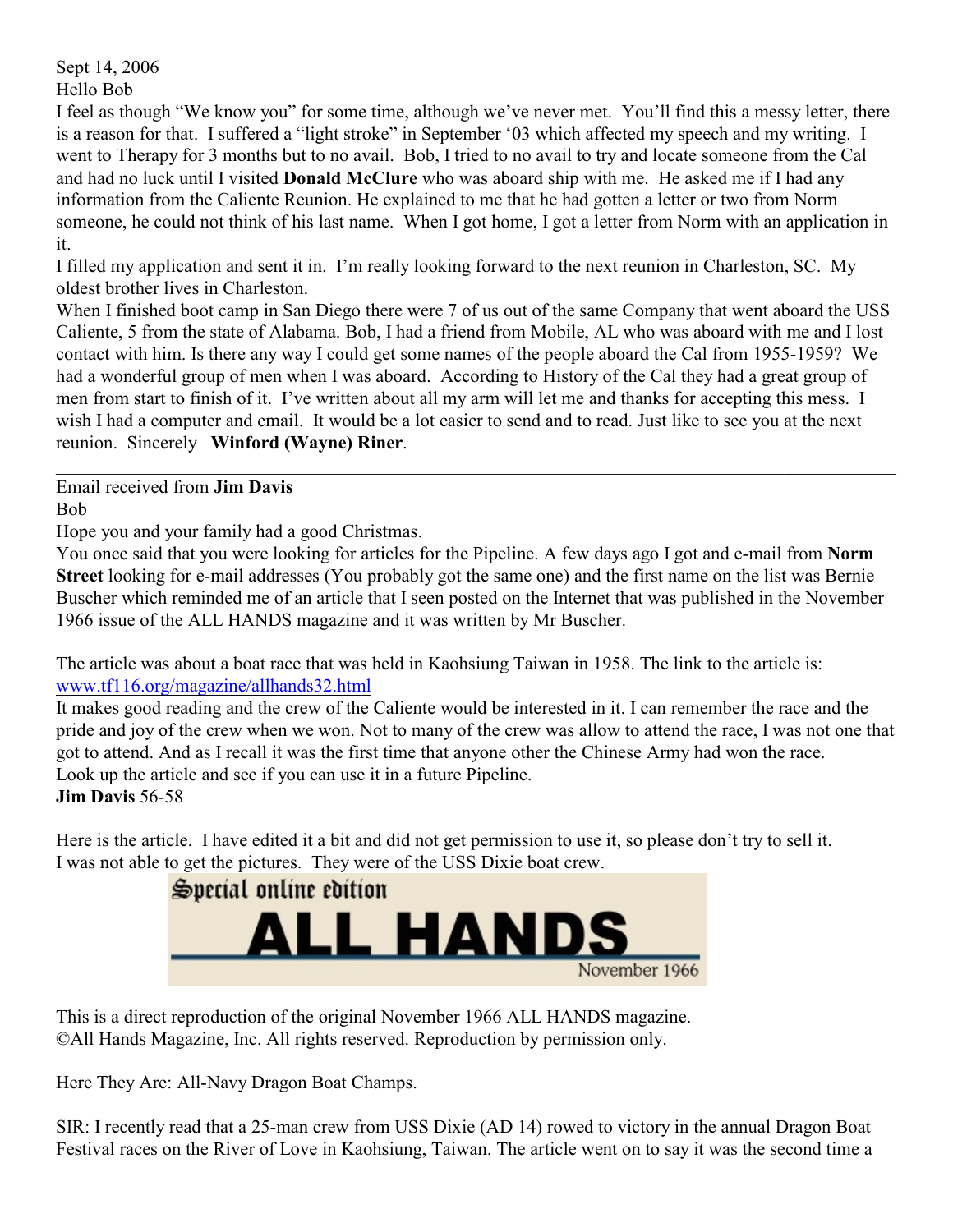Navy crew had entered the race. The first was a crew from Headquarters Support Activity Detachment Five.

The time has come to set the record straight. Although I won't claim a first, I will say that USS Caliente (AO 53) entered a team and won the race in June 1958.

Here's what happened. The captain of our ship, while making a courtesy call on local port officials, heard about the annual races. Since Caliente was to be in port for three weeks as station ship, he thought it would be a good idea for the U. S. Navy to be represented. The word from local officials was that no Americans had ever competed in the race before.

I was, unfortunately, assigned the collateral duty of ship's athletic office at the time, so the captain called me up to his cabin and broke the good news about our ship entering a crew in a "Dragon Boat Race."

I thought at first the captain had been in the sun too long. When I tried recruiting a team from the ship's company, the consensus was that I, too, was suffering from sunstroke. All my efforts to collect 25 men failed.

At last, the captain dropped a hint that special liberty might be arranged for volunteers. Also, if restricted men would join the team (and the team won), it was very probable that all restrictions would be canceled. We had a dragon team!

After only two practice sessions, the big day arrived. With the captain's promise of liberty ringing in their ears, they were off. Our crew was an unusually husky lot so nobody was much surprised when we came in about four boat lengths ahead of our closest competitor.

The winning crew went on liberty and the ship got a beautiful flag from the race officials which, for all I know, is still hanging in the ship's mess deck.

COMSERVPAC even went so far as to make up a special rating badge for "Dragon Boat Crewmen."

Please don't misunderstand me. I heartily congratulate HSA Detachment Five and Dixie on their respective victories. However, I want them and the world to know that old Caliente was there ahead of them.-B. A. Buscher, LCDR, SC, USN.

Thanks for your very interesting letter, sir. We think you can now consider the record set straight. We might say, at this point, that Dixie sent us an account of this year's events at Kaohsiung which did NOT include the claim that she was the second U. S. Navy victor in the history of Dragon Boat racing. For those who are not up on dragons, here's some more information to round out the story. In September 1965, ALL HANDS carried the news that Detachment Five of the Headquarters Support activity at Kaohsiung had won the Dragon Boat Race. The team really didn't expect it to turn out that way. They had only four short practices during which they learned that a dragon is not easily moved. Although Detachment Five's practice performances were unimpressive and one of their competitors was a City Hall team (everbody knows you can't beat City Hall ), the Navy team played the role of Dragon Boat Racers to the hilt. For the occasion, they donned blue coolie hats decorated with gold spangles and stenciled Seadragon (in Chinese characters) across the back of their shirts.

Detachment apparently as surprised as anybody when they not only finished the course at a race pace for the first time, but also won in their category.

The Dixie team, taking their cue from last year's winners, also dressed for the occasion. They wore tasseled beanies tied firmly to their heads and red rowing shirts with Dixie Dragons boldly lettered (in English) across the back. The accompanying photos will give you an idea of what a dragon boat race is like. Obviously, a good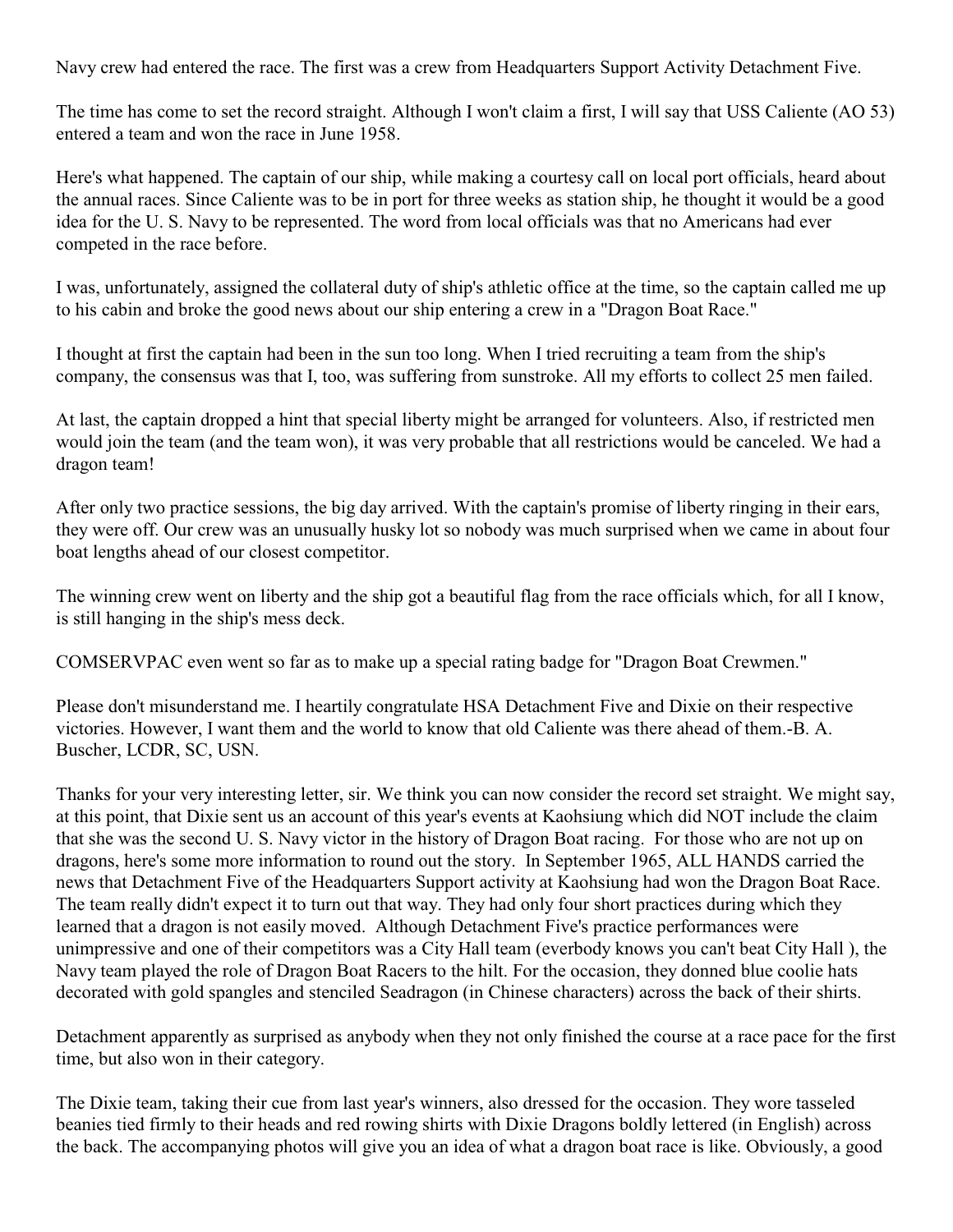## Email from **John Hamlett**

### Bob,

Was it really almost fifty years ago that I reported aboard the Caliente when it was in the shipyard at San Pedro? **CAPT C.B.** (Charlie Bravo as we called him) **Carroll** was the CO at the time. I was newly married and the first thing I really remember about him was that he wanted to be RFS a month early and had the entire crew report aboard at 0700 each day and depart at 2300 Monday through Saturday!!. Hardly ever got to see my wife. He was replaced by one of the finest men I ever served under, CAPT (Later RADM) **Tom Davies** who flew the Truclulent Turtle from Perth, Australia, to Columbus, Ohio, in 1946 and set a non-stop distance record. Carried a kangaroo that was presented to the zoo. That plane sat at Ward's Corner near NOB Norfolk for years and is now at the Naval Air Museum in Pensacola. He is written up in Bowditch's Navigation as an expert on polar navigation. Made three WestPac cruises aboard. Still hear from a couple of my old shipmates. Best, John Hamlett

\_\_\_\_\_\_\_\_\_\_\_\_\_\_\_\_\_\_\_\_\_\_\_\_\_\_\_\_\_\_\_\_\_\_\_\_\_\_\_\_\_\_\_\_\_\_\_\_\_\_\_\_\_\_\_\_\_\_\_\_\_\_\_\_\_\_\_\_\_\_\_\_\_\_\_\_\_\_\_\_\_\_\_\_\_\_\_\_\_\_

\_\_\_\_\_\_\_\_\_\_\_\_\_\_\_\_\_\_\_\_\_\_\_\_\_\_\_\_\_\_\_\_\_\_\_\_\_\_\_\_\_\_\_\_\_\_\_\_\_\_\_\_\_\_\_\_\_\_\_\_\_\_\_\_\_\_\_\_\_\_\_\_\_\_\_\_\_\_\_\_\_\_\_\_\_\_\_\_\_\_

## **The Reunion**

I had hoped to be able to say "I went to Charleston and looked the place over". I haven't been able to go. I do know that **Rusty Pickett** is doing a good job and this will be a very good reunion. I am hoping that a lot of the newer members will join us there. For those with internet access, go to the web address listed below to get the latest news about the reunion and to sign-up. For those of you that don't have internet access, I have attached the information and sign-up sheet. If you have any questions, you can call Rusty, or get in touch with me. Bob Howard, 2674 Buena Vista Ave, Walnut Creek, CA 94597-2547, 925-939-3662, 925-708-5065 Cell. <http://www.shellbackcruises.com/caliente.htm>

\_\_\_\_\_\_\_\_\_\_\_\_\_\_\_\_\_\_\_\_\_\_\_\_\_\_\_\_\_\_\_\_\_\_\_\_\_\_\_\_\_\_\_\_\_\_\_\_\_\_\_\_\_\_\_\_\_\_\_\_\_\_\_\_\_\_\_\_\_\_\_\_\_\_\_\_\_\_\_\_\_\_\_\_\_\_\_\_\_\_

## A Little Humor From **Bob Jackson Subject: Words of famous people**

I had a rose named after me and I was very flattered. But I was not pleased to read the description in the catalog: "No good in a bed, but fine against a wall." -- **Eleanor Roosevelt**

Last week, I stated this woman was the ugliest woman I had ever seen. I have since been visited by her sister, and now wish to withdraw that statement. -- **Mark Twain**

The secret of a good sermon is to have a good beginning and a good ending; and to have the two as close together as possible. -- **George Burns** 

Santa Claus has the right idea. Visit people only once a year. -- **Victor Borge** 

Be careful about reading health books. You may die of a misprint. -- **Mark Twain**

By all means, marry. If you get a good wife, you'll become happy; if you get a bad one, you'll become a philosopher. -- **Socrates**

I was married by a judge. I should have asked for a jury. -- **Groucho Marx**

My wife has a slight impediment in her speech. Every now and then she stops to breathe. -- **Jimmy Durante**

I have never hated a man enough to give his diamonds back. -- **Zsa Gabor**